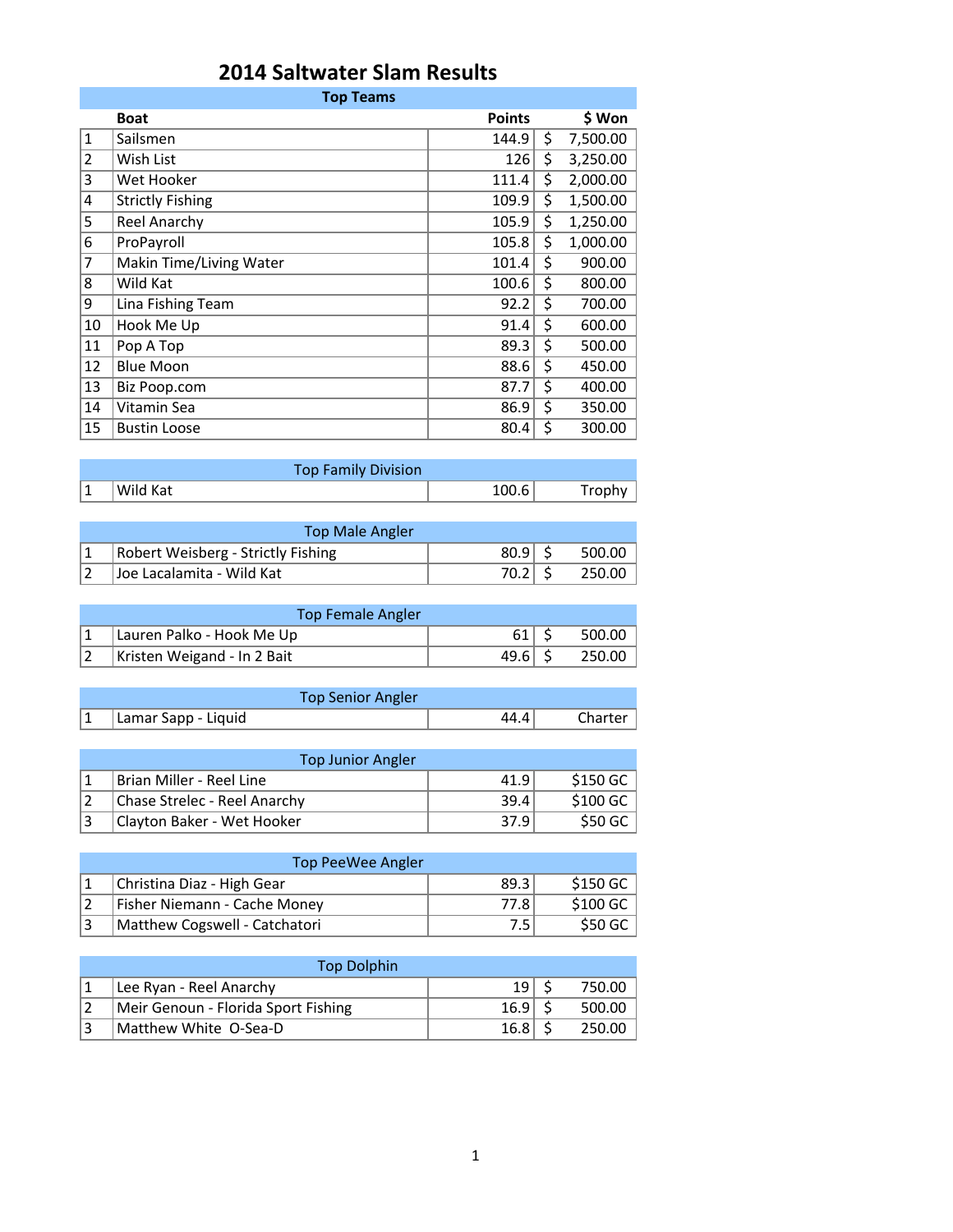## **2014 Saltwater Slam Results**

| Top Wahoo                       |      |        |
|---------------------------------|------|--------|
| Branson Fitzpatrick - Wish List | 51.8 | 750.00 |
| Kevin Hemsher - Kluch           | 30.4 | 500.00 |
| Clayton Kirby - BoatsDirect     | 19   | 250.00 |

| <b>Top King</b>                              |      |        |
|----------------------------------------------|------|--------|
| Nick Cardella - ProPayroll                   | 41.4 | 750.00 |
| John Hubartt - O-Sea-D                       | 37.5 | 500.00 |
| Christopher Fishman - Makin Time/Living Wate | 35.6 | 250.00 |

| Top Tuna                                  |      |        |
|-------------------------------------------|------|--------|
| <b>Robert Weisberg - Strictly Fishing</b> | 28.4 | 750.00 |
| Alex Lymber - Pauly's World               | 27.9 | 500.00 |
| Joe Lacalamita - Wild Kat                 | 27.6 | 250.00 |

|     | <b>Top Cobia</b>                 |                      |        |
|-----|----------------------------------|----------------------|--------|
|     | TC Lawrence - Catchatori         | $20.8$ $\frac{2}{5}$ | 750.00 |
|     | Jorge Villan - Lina Fishing Team | 16.9                 | 500.00 |
| । ੨ | Bill Niemann - Cache Money       | $13.4^{\circ}$       | 250.00 |

|   | <b>Big Mack</b>         |  |                    |
|---|-------------------------|--|--------------------|
| 1 | Makin Time/Living Water |  | $35.6$ \$ 2,000.00 |

|     | Show Me the Mahi |      |        |
|-----|------------------|------|--------|
| ∣ 1 | <b>Sailsmen</b>  | 24.9 | 750.00 |
|     | Reel Anarchy     | 10.  | 250.00 |

|                | <b>Top Small Boat</b> |      |          |
|----------------|-----------------------|------|----------|
|                | Reel Line             | 73.6 | 1,500.00 |
|                | In 2 Bait             | 61.6 | 750.00   |
| $\overline{a}$ | Holdem Hook           | 51.3 | 250.00   |

|   | Average Joe Division |       |          |
|---|----------------------|-------|----------|
|   | Reel Anarchy         | 105.9 | 2,000.00 |
| 2 | Bizpoop.com          | 87.7  | 1,500.00 |
| 3 | Kings Wild           | 62.5  | 750.00   |
| 4 | Holdem Hook          | 51.3  | 500.00   |
|   | Direct Threat        | 46.3  | 250.00   |

|            | Sweetwater Costume Contest |           |
|------------|----------------------------|-----------|
| 1 Sailsmen |                            | \$ 500.00 |

|       | <b>Fantasy Five Super Slam</b> |             |
|-------|--------------------------------|-------------|
| 1 N/A |                                | \$25,000.00 |

|   | <b>Bluewater Bonanza</b> |              |                     |
|---|--------------------------|--------------|---------------------|
|   | Sailsmen                 |              | $144.9$ \$ 4,320.00 |
|   | Wish List                | $126 \mid S$ | 2,592.00            |
| 3 | Wet Hooker               | 111.4        | 1,728.00            |